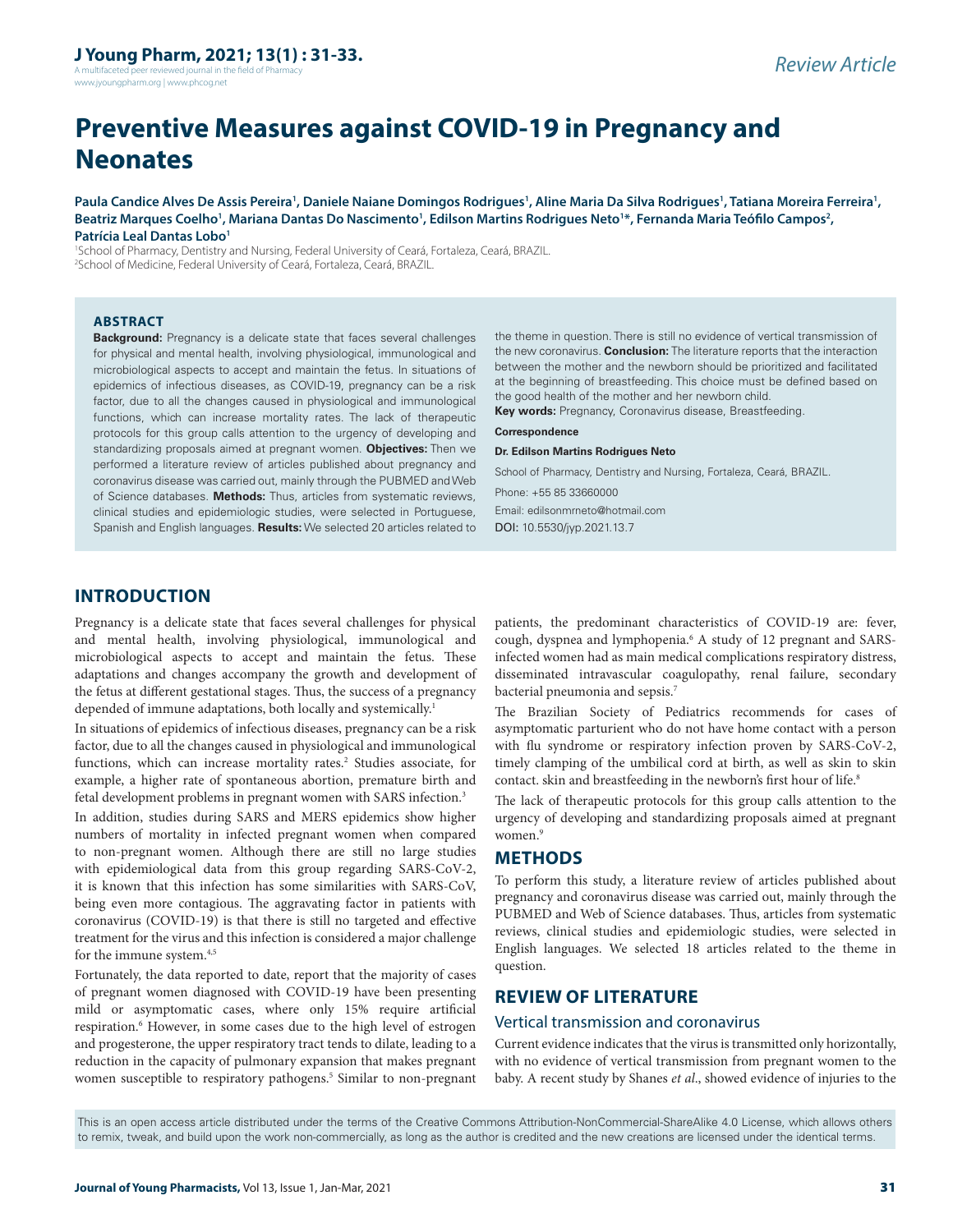placenta of 16 pregnant women who tested positive for SARS-CoV-2. The type of injury seen in the placentas pointed to an abnormal blood flow, with clots in the placenta, between mothers and their babies in the womb, suggesting a new complication of COVID-19. This study also found cases of characteristics of poor maternal vascular perfusion, particularly abnormal or injured maternal vessels and intervillous thrombi, there was also an increase in the incidence of chorangiosis. The injury did not appear to induce negative results in the babies' births. However, the data is limited, requiring further studies on its causes and impacts on the mother and baby.10

Recently, in another study, 48 neonates were analyzed and of these, 2 newborns from mothers infected with COVID-19 tested positive for SARS-CoV-2, expressing concerns about the possibility of vertical transmission. However, there was no confirmed case of vertical transmission among the other 46 neonates, reporting absence of coronavirus in amniotic fluid, umbilical cord blood, breast milk and throat swabs. 6 Another from the Children's Hospital of Wuhan in China, collected data from 33 babies and found that 3 (9%) had early-onset SARS-CoV-2 infection.<sup>11</sup> Despite the lack of evidence, contamination can occur during birth procedures and therefore all care must be taken to protect the parturient, the fetus and the health team, as reported in a technical note from the Brazilian Society of Pediatrics.<sup>8</sup>

According to the note published by the Ministry of Health, the puerperal woman with suspected or confirmed COVID-19 who underwent cesarean section or vaginal delivery should be released from the hospital environment under a stable clinical and social situation with guidelines to prevent the spread of the virus. As for women diagnosed with COVID-19 after delivery and who are asymptomatic, it is not recommended to extend the hospitalization period and postpone hospital discharge, as long as the mother and the newborn are without signs of flu-like syndrome that can progress to respiratory failure. It is recommended that this should not happen at least before 24 hr after delivery.<sup>11</sup>

A single possible case of mother-to-child vertical transmission was reported by Dong *et al*. with the baby showing elevated levels of antibodies to SARS-CoV-2 and abnormal levels of cytokines 2 hr after birth. Since IgM antibodies are not transmitted to the fetus via the placenta, the test results suggested that the baby had been infected in the womb and had been exposed to the virus for at least 23 days since the mother's positive diagnosis.<sup>12</sup>

Zeng *et al*.<sup>11</sup> and Wang *et al.*<sup>13</sup> have already reported 2 cases of newborns who tested positive for SARS-CoV-2, which occurred through the family contact they had, that is, greater attention should be paid by the baby's caregiver, to prevent this type of transmission. In Wang *et al*. 13 the main manifestations of the disease in newborns were cough and runny nose, for example, indicating respiratory tract infection.

### Breastfeeding and coronavirus

It is known that breastfeeding is strongly associated with an increase in the baby's immunity, especially when performed exclusively until the sixth month of life.<sup>14</sup>

In addition to the concern about the possible consequences of COVID-19 in pregnant women and fetuses, a major concern is related to the potential effect that inadequate management of the mother-newborn dyad and interruption of breastfeeding can bring.<sup>15</sup>

Doctors who recently dealt with the COVID-19 epidemic in China suggest infant formula feeding or possibly donor breast milk.13 The authors do not provide specific reasons for this choice, without information from any general assessment of the risks of infection compared to those who do not breastfeed.15

The Brazilian Society of Pediatrics recommends that breastfeeding be maintained as long as the mother wishes to breastfeed, be in adequate conditions for this and practice preventive measures at the time of breastfeeding, such as wearing a mask; hygiene measures, such as hand washing and cleaning objects for milk extraction, such as pump pumps.<sup>8</sup> According to the WHO, a mother with suspicion, probable or confirmed as to COVID-19 can practice contact and exclusive breastfeeding with her child, unless her health is compromised, in which case she should be encouraged to express milk to meet her needs. Baby's food habits.<sup>15</sup>

Finally, the Academy of Breeding Feeding Medicine proposes two options for hospital management of puerperal women with COVID-19 or suspected cases: accommodation or separation between mother and newborn, a choice that should involve the health conditions and decision of the woman.16

# **DISCUSSION**

Gestational follow-up through prenatal consultations is a crucial preventive service to improve results and prevent damage to the health of mothers and babies. With the rise of COVID-19 cases and the demand for social distance, the need for a new assistance model arose, restricting personal meetings to the essential services identified in the guidelines and making the form of care that was predetermined more flexible. Based on evidence, these services can be delivered in less than 14 visits and do not require that all appointments are made in a personal way, favoring the use of telemedicine and the development of dynamic methods for this monitoring.<sup>17</sup>

In a pandemic, social distance conducts prove to be effective in reducing disease transmission. Obstetric care can follow this model without prejudice, simplifying medical care providers.<sup>6</sup>

The literature points to the occurrence of transmission of cases in the pediatric population, however at very low levels and without evidence that is due to vertical transmission. This can be explained by the lower social contact that babies are exposed to, when compared to adults, being less exposed to direct contact and consequently to a transmission route.<sup>18</sup>

Although some studies indicate the interruption of breastfeeding for COVID-19 mothers as preventive measures, it can be seen that this indication has no scientific evidence regarding transmission so far.15,19

The Center for Disease Control (CDC) recommends that if the mother is under investigation or has a positive result for COVID-19, the first choice option should be separation, this decision not being based on the impact this may have breastfeeding. In the case of separation from the mother and the newborn, the routine use of breastmilk substitutes should be avoided; it is advisable to implement the extraction, transport and administration of fresh milk from mother to newborn.<sup>15</sup>

An important question arose regarding the anesthetic therapy used in cesarean deliveries of pregnant women with COVID-19. A study of 17 pregnant women, using continuous epidural or combined spinolepidural (ECE) anesthetic techniques as the first choice, in order to avoid endotracheal intubation and (providing for the possibility of inducing or worsening pulmonary complications in these women with COVID-19) and anesthesia general as an option for cases of maternal or fetal infection, emergencies, patients with contraindications to epidural or ECE techniques and any previous failures. The results report that 3 patients (18%) received general anesthesia (with endotracheal intubation) and the other 14 patients (82%) received continuous epidural anesthesia. 86% of pregnant women submitted to epidural anesthesia had a higher rate of intraoperative hypotension compared to the general anesthesia group. The intraoperative hemodynamic parameters were not improved with the change to the left lateral position or with the vasoconstrictor